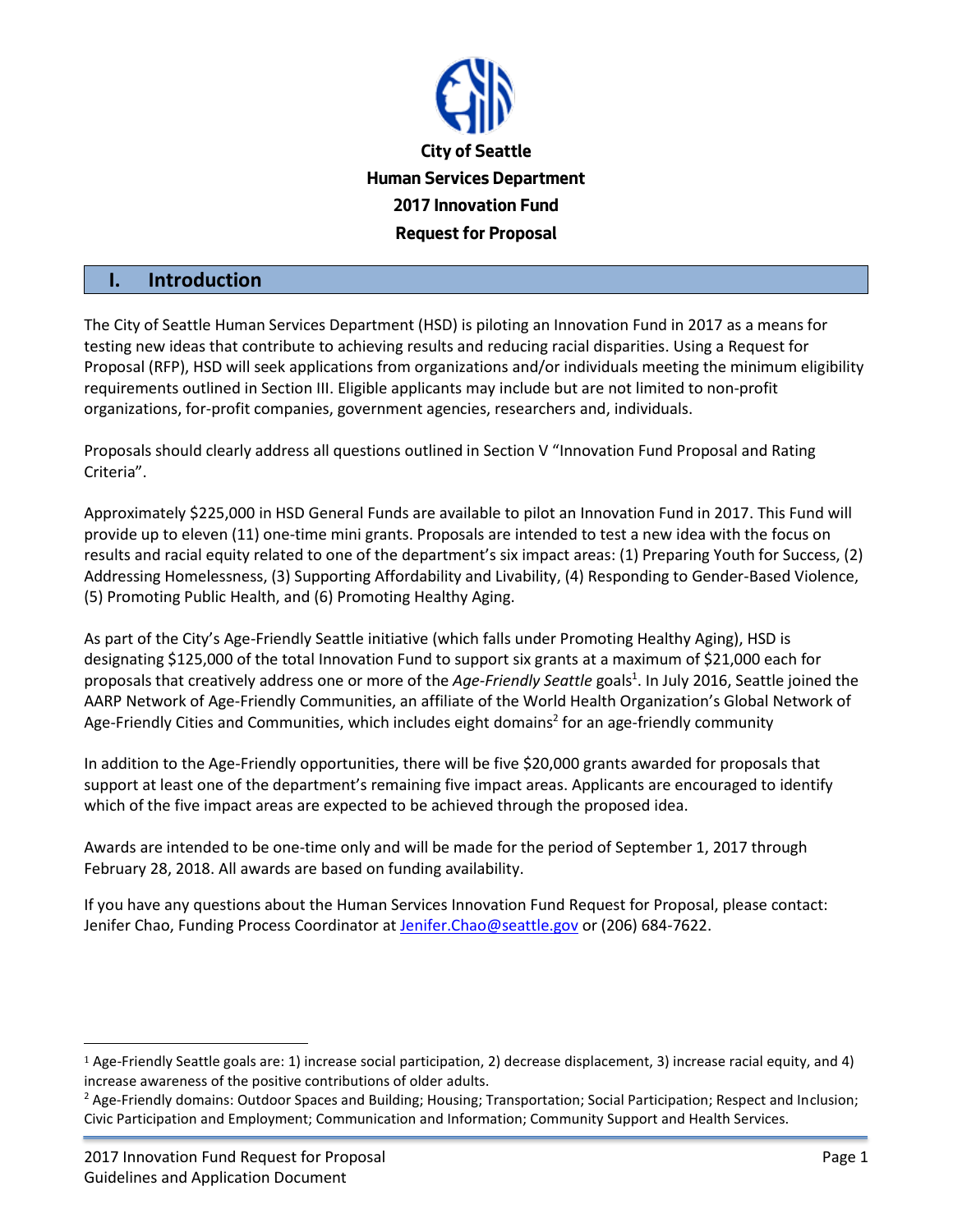| <b>Timeline</b><br>II.                         |                                              |
|------------------------------------------------|----------------------------------------------|
| <b>Funding Opportunity Released</b>            | Thursday, June 1, 2017                       |
| *Information Session 1                         | Thursday, June 8, 2017                       |
| Columbia Library                               | 4:00 p.m. $-5:00$ p.m.                       |
| 4721 Rainier Avenue South                      |                                              |
| Seattle, WA 98118                              |                                              |
| *Information Session 2                         | Saturday, June 10, 2017                      |
| <b>Rainier Beach Community Center</b>          | $9:30$ a.m. $-10:30$ a.m.                    |
| 8825 Rainier Avenue South                      |                                              |
| Seattle, WA 98118                              |                                              |
| Last Day to Submit Questions                   | Friday, June 16, 2017                        |
| <b>Application Deadline</b>                    | Thursday, June 22, 2017 at 12:00 p.m. (noon) |
| Interviews for Finalists (dates may need to be | Monday, July 17, 2017                        |
| adjusted depending on number of proposals)     | Tuesday, July 18, 2017                       |
|                                                | Wednesday, July 19, 2017                     |
| <b>Planned Award Notification</b>              | August 2017                                  |
| <b>Contract Start Date</b>                     | Friday, September 1, 2017                    |

\*Please contact Jenifer Chao, Funding Process Coordinator for accommodation requests.

Please refer to the links below for more information about HSD's Guiding Principles for funding processes:

[HSD Guiding Principles](http://www.seattle.gov/Documents/Departments/HumanServices/Funding/Community%20Connector/innovation%20fund/pdfs/HSDGuidingPrinciples.pdf) [HSD's Commitment to Funding Culturally Responsive Services](http://www.seattle.gov/Documents/Departments/HumanServices/Funding/Community%20Connector/innovation%20fund/pdfs/HSDsCommitmenttoFundingCulturallyResponsiveServices.pdf) [Contracting Requirements](http://www.seattle.gov/Documents/Departments/HumanServices/Funding/Community%20Connector/innovation%20fund/pdfs/HSD) [Appeals Process](http://www.seattle.gov/Documents/Departments/HumanServices/Funding/Community%20Connector/innovation%20fund/pdfs/HSD)

### **III. Eligibility Requirements**

Anyone who meets the following minimum eligibility requirements may apply. This includes but is not limited to non-profit organizations, for-profit companies, government agencies, tribes and tribal organizations, faith based organizations, researchers, and individuals.

- Applicants must follow non-discrimination and equal opportunity provisions mandated by federal, state and city laws.
- Applicants who are agencies must be in good standing and meet all licensing requirements that apply to its organization; e.g., Washington State Business License (UBI#), Seattle Business License, 501(c)(3). Individuals must have an active Washington state business license.
- Applicants must have a Federal Tax ID number/employer identification number (EIN) to facilitate payments from the City of Seattle to the provider.

### **IV. Selection Process**

This Request for Proposal is competitive. All interested parties must submit a complete application packet by **June 22, 2017 at 12:00 p.m. (noon)** to be considered for funding:

- 1) **Application Cover Sheet** (Attachment 1)
- 2) **Proposed Budget Sheet** (Attachment 2)
- 3) **1-page Proposal, no more than 500 words**

Application packets must be submitted in person or by electronic submission. No faxed or e-mailed proposals will be accepted. **Late applications will not be considered**.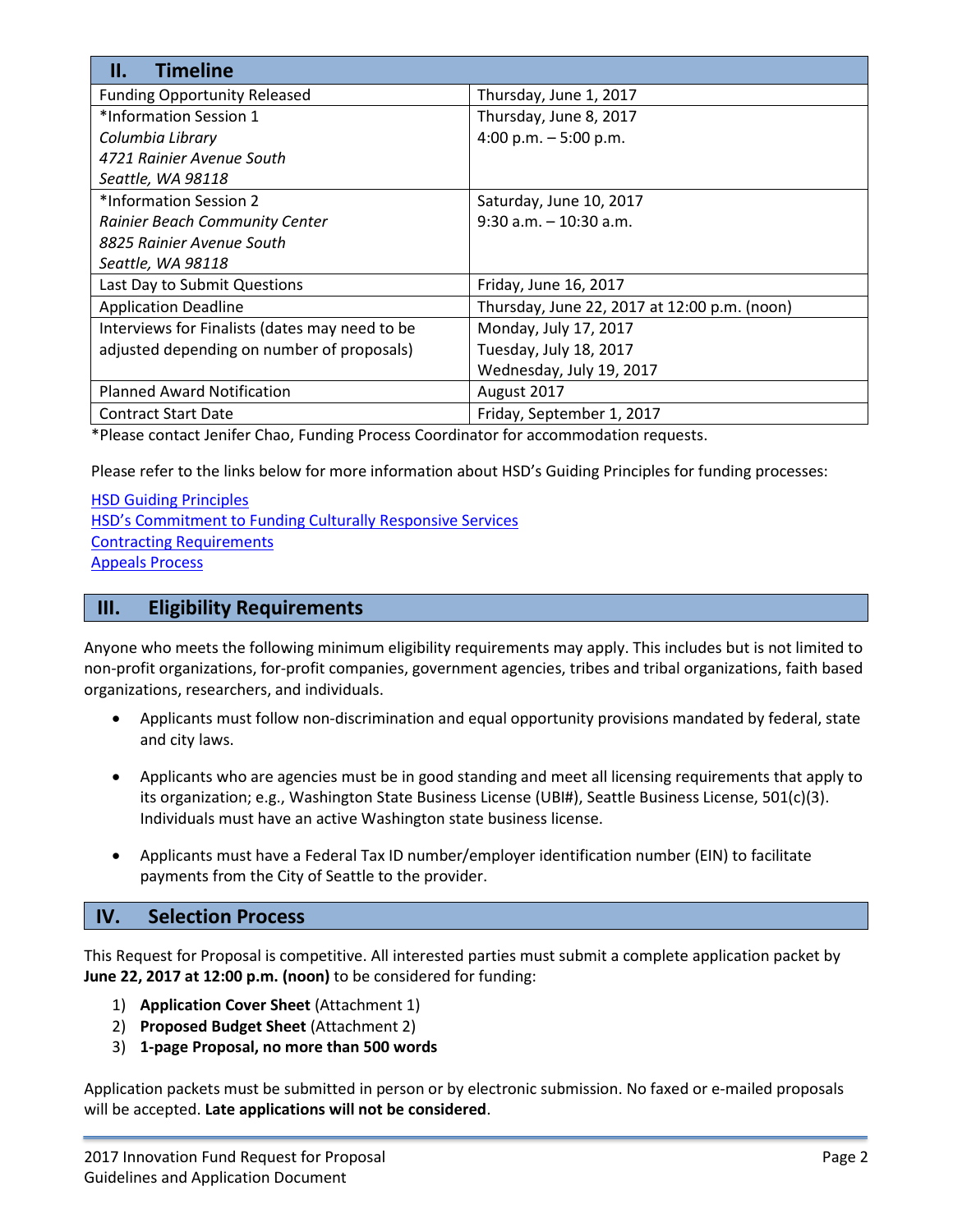- Electronic Submittal: Application packets may be submitted electronically via HSD's Online Submission System at [http://web6.seattle.gov/hsd/rfi/index.aspx.](http://web6.seattle.gov/hsd/rfi/index.aspx)
- Hand Delivery: The application packet can be hand-delivered by Thursday, June 22, 2017 **at 12:00 p.m. (noon)** to:

Seattle Human Services Department Innovation Fund, Request for Proposal Attn: Jenifer Chao 700 5th Ave., 58th Floor Seattle, WA 98104-5017

The Rating Committee will score the proposals using the four criteria listed in Section V "Innovation Fund Proposal and Rating Criteria". Finalists will be selected for interviews and the rating committee will forward its funding recommendations to the HSD Director for final award decisions.

# **V. Innovation Fund Proposal and Rating Criteria**

The Innovation Fund proposal consists of the following sections and questions. Responses should be one page or less and no more than 500 words, typed or word processed on a letter-sized (8  $\frac{1}{2}$  x 11-inch) sheet. Please use one-inch margins, single spacing, and minimum size 11-point font.

| <b>Section</b>               | <b>Questions</b>                                                                                                                                                                                                              |  |  |
|------------------------------|-------------------------------------------------------------------------------------------------------------------------------------------------------------------------------------------------------------------------------|--|--|
| Innovation and               | Please clearly describe the idea that is being tested, how it contributes to one or more of                                                                                                                                   |  |  |
| <b>Results</b>               | the department's six impact areas, and how it contributes to innovation in the field.                                                                                                                                         |  |  |
| (40 points)                  |                                                                                                                                                                                                                               |  |  |
|                              | Rating Criteria - A strong application meets all the criteria listed below:                                                                                                                                                   |  |  |
|                              | Effectively describes how the proposed idea is strongly aligned with one or more<br>of the department six impact areas and uses a new and innovative approach(es)<br>to solve a current challenge.                            |  |  |
|                              | Effectively describes the idea and how it will solve an existing problem or need in<br>$\bullet$<br>a new or innovative way and strengthen capacity related to the department's six<br>impact areas.                          |  |  |
|                              | Effectively describes why the approach will be successful in accomplishing the<br>proposed idea.                                                                                                                              |  |  |
| <b>Promotes Racial</b>       | Please describe how your idea promotes racial equity.                                                                                                                                                                         |  |  |
| <b>Equity</b><br>(30 points) | How does your idea work to address and/or reduce racial disparities? Promote and<br>$\bullet$<br>strengthen efforts for racial equity?                                                                                        |  |  |
|                              | How will you demonstrate that your idea can strengthen community and broader<br>$\bullet$<br>social justice efforts?                                                                                                          |  |  |
|                              | Rating Criteria - A strong application meets all the criteria listed below:                                                                                                                                                   |  |  |
|                              | Effectively describes how the idea addresses racial disparity and strengthen<br>community and broader social justice efforts.<br>Identifies new strategies to develop policies and procedures that demonstrate a<br>$\bullet$ |  |  |
|                              | reduction in racial disparities.                                                                                                                                                                                              |  |  |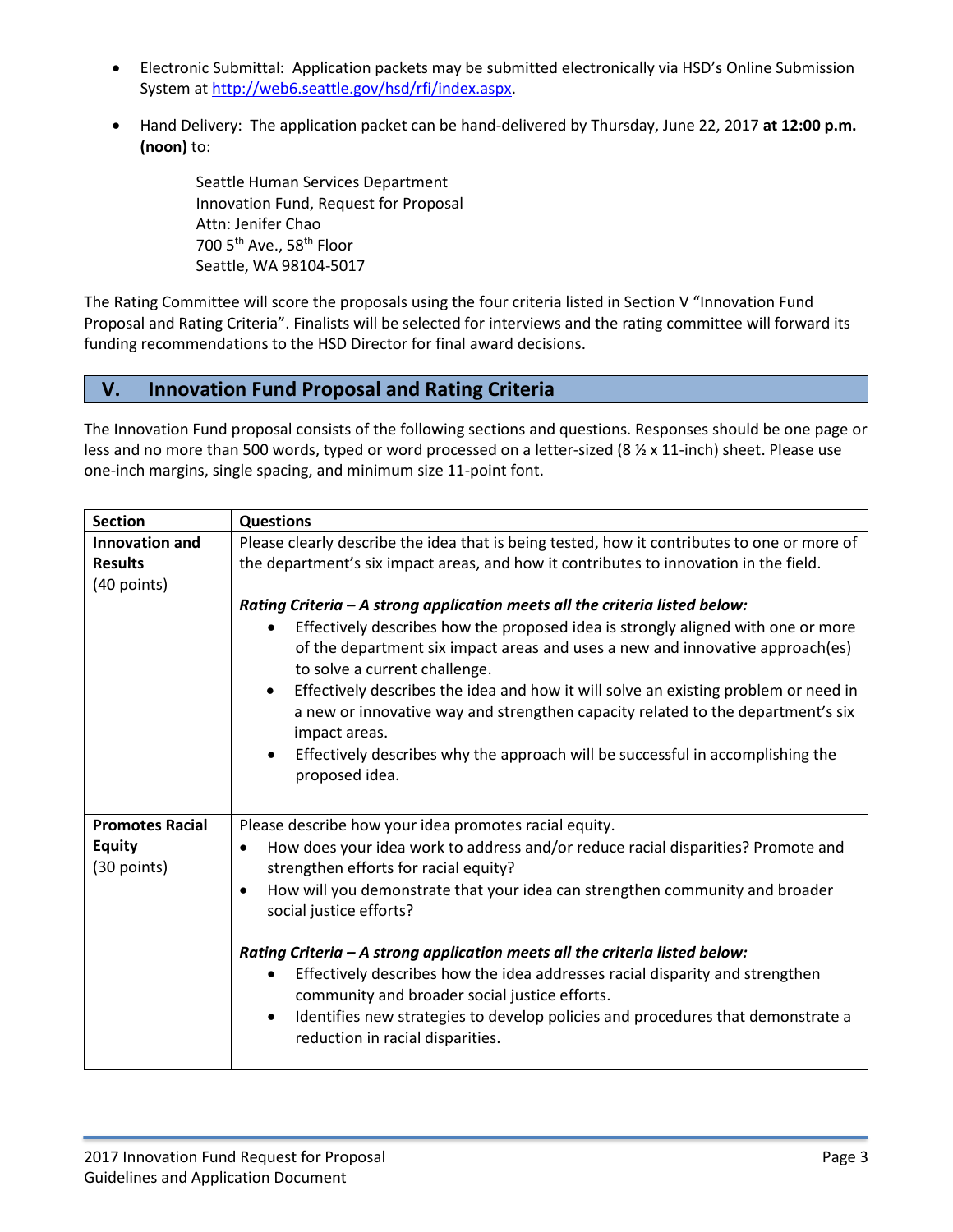| Implementation        | Please describe how your idea will be implemented within the grant period. Please                                                                                                                                                                                                                                                                                         |  |  |
|-----------------------|---------------------------------------------------------------------------------------------------------------------------------------------------------------------------------------------------------------------------------------------------------------------------------------------------------------------------------------------------------------------------|--|--|
| $(15$ points)         | complete the proposed budget worksheet.                                                                                                                                                                                                                                                                                                                                   |  |  |
|                       | Rating Criteria - A strong application meets all the criteria listed below:<br>Effectively describes a specific and reasonable action plan that can be completed<br>during the grant period.<br>The action plan is strongly aligned with the proposed idea.<br>The budget is specific and reasonable and all items strongly align with the<br>$\bullet$<br>proposed idea. |  |  |
| <b>Learning and</b>   | Please describe how learnings will be identified and shared.                                                                                                                                                                                                                                                                                                              |  |  |
| <b>Accountability</b> | How will you assess the impact of your idea?<br>٠                                                                                                                                                                                                                                                                                                                         |  |  |
| $(15$ points)         | What does accountability to community and the selected impact area look like?                                                                                                                                                                                                                                                                                             |  |  |
|                       | Rating Criteria - A strong application meets all the criteria listed below:<br>Effectively describes a method for determining impact and effectiveness in<br>meeting the proposed idea, addressing the selected impacted area, and benefit<br>to community (Examples: final report, pre-and post-surveys, anecdotal<br>information, etc.)                                 |  |  |
| Total = $100$ points  |                                                                                                                                                                                                                                                                                                                                                                           |  |  |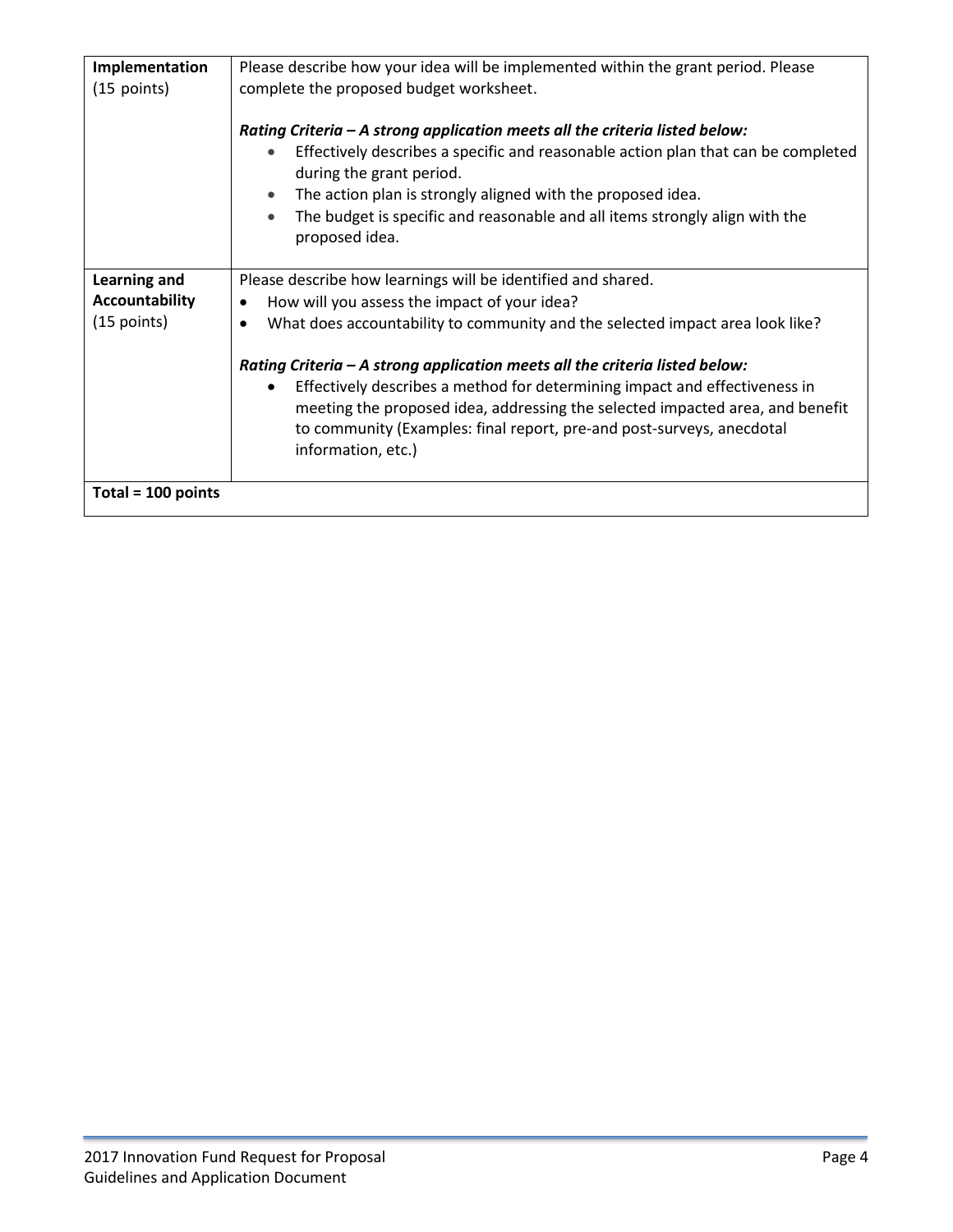

**Human Services Department**

**2017 Innovation Fund Request for Proposal**

## **Application Cover Sheet**

| 1.                                                                                                                                                                                                                                                                                                                           | Applicant:                                                                                                                          |                                                                                                                                                                                                                     |  |  |  |
|------------------------------------------------------------------------------------------------------------------------------------------------------------------------------------------------------------------------------------------------------------------------------------------------------------------------------|-------------------------------------------------------------------------------------------------------------------------------------|---------------------------------------------------------------------------------------------------------------------------------------------------------------------------------------------------------------------|--|--|--|
| 2.                                                                                                                                                                                                                                                                                                                           | <b>Primary Contact:</b>                                                                                                             |                                                                                                                                                                                                                     |  |  |  |
|                                                                                                                                                                                                                                                                                                                              | Name:                                                                                                                               | Title:                                                                                                                                                                                                              |  |  |  |
|                                                                                                                                                                                                                                                                                                                              | Address:                                                                                                                            |                                                                                                                                                                                                                     |  |  |  |
|                                                                                                                                                                                                                                                                                                                              | Email:                                                                                                                              |                                                                                                                                                                                                                     |  |  |  |
|                                                                                                                                                                                                                                                                                                                              | Phone #:                                                                                                                            |                                                                                                                                                                                                                     |  |  |  |
| 3.                                                                                                                                                                                                                                                                                                                           | <b>Organization Type:</b>                                                                                                           |                                                                                                                                                                                                                     |  |  |  |
|                                                                                                                                                                                                                                                                                                                              | Non-Profit<br>For Profit                                                                                                            | <b>Public Agency</b><br>Individual<br>Other (Specify):                                                                                                                                                              |  |  |  |
| 4.                                                                                                                                                                                                                                                                                                                           | Federal Tax ID or EIN:                                                                                                              | 5.<br><b>DUNS Number</b><br>(if applicable):                                                                                                                                                                        |  |  |  |
| 6.                                                                                                                                                                                                                                                                                                                           | WA Business License Number:                                                                                                         |                                                                                                                                                                                                                     |  |  |  |
| 7.                                                                                                                                                                                                                                                                                                                           | Proposal Name:                                                                                                                      |                                                                                                                                                                                                                     |  |  |  |
| 8.                                                                                                                                                                                                                                                                                                                           | <b>Funding Amount Requested:</b><br>(Maximum \$21K for Age Friendly<br>proposals and \$20K for the<br>remaining five impact areas): |                                                                                                                                                                                                                     |  |  |  |
| 9.                                                                                                                                                                                                                                                                                                                           | Impact Areas that Proposal<br>Addresses                                                                                             | Preparing Youth for Success<br><b>Addressing Homelessness</b><br>Supporting Affordability and Livability<br>Responding to Gender-Based Violence<br><b>Promoting Public Health</b><br><b>Promoting Healthy Aging</b> |  |  |  |
|                                                                                                                                                                                                                                                                                                                              | Authorized physical signature of applicant agency:                                                                                  |                                                                                                                                                                                                                     |  |  |  |
| To the best of my knowledge and belief, all information in this application is true and correct. The document<br>has been duly authorized by the governing body of the applicant who will comply with all contractual<br>obligations if the applicant is awarded funding.<br>Name and Title of Authorized<br>Representative: |                                                                                                                                     |                                                                                                                                                                                                                     |  |  |  |
|                                                                                                                                                                                                                                                                                                                              | Signature of Authorized Representative:                                                                                             | Date:                                                                                                                                                                                                               |  |  |  |
|                                                                                                                                                                                                                                                                                                                              | 2017 Innovation Fund, Request for Proposal                                                                                          | Page 5                                                                                                                                                                                                              |  |  |  |